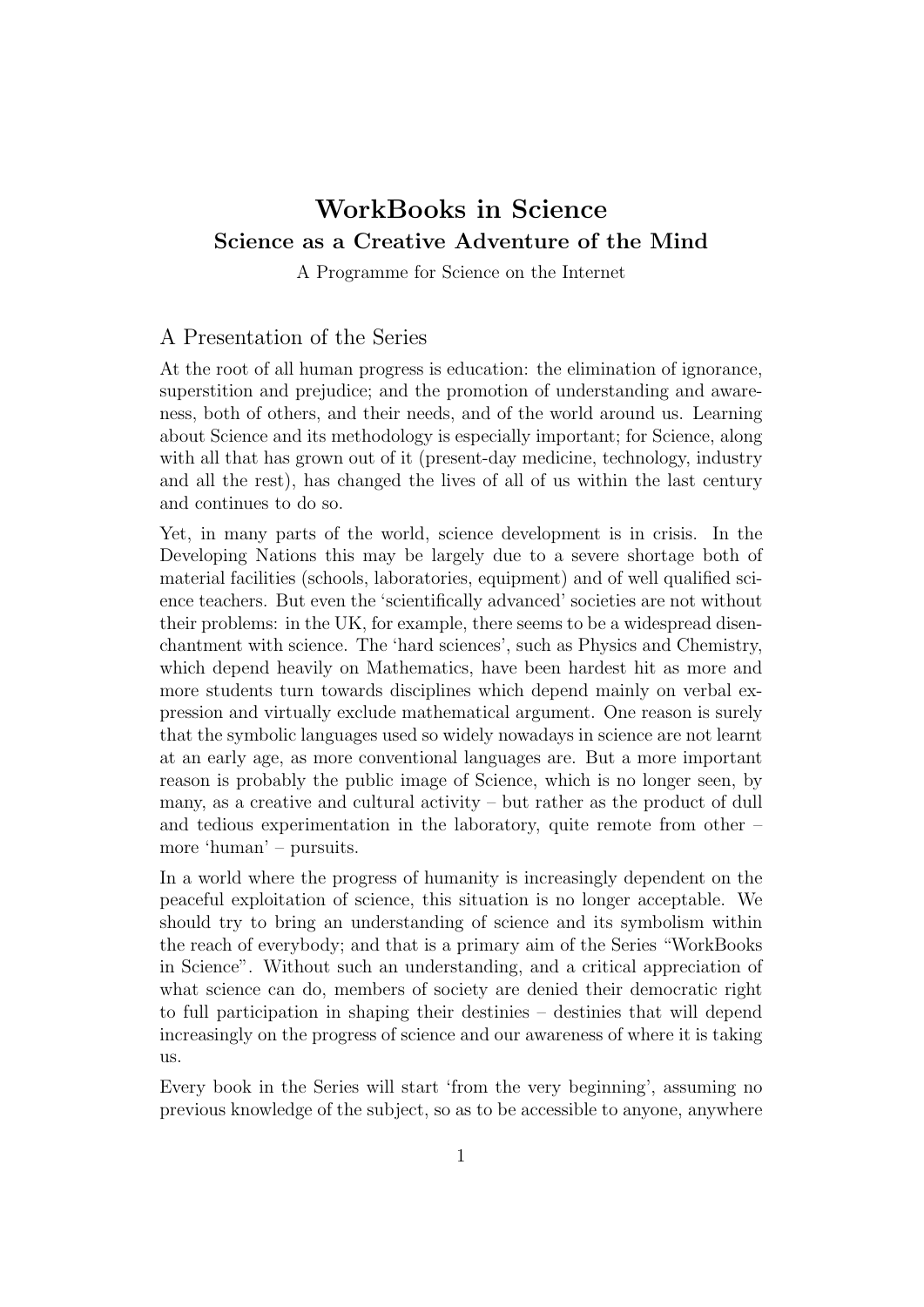in the world, who wants to know about Science and is prepared to start from nothing and work hard. Readers will normally be of pre-university age, but may also include adults whose knowledge of science is either completely lacking or half-forgotten  $-$  a politician perhaps, who needs to argue on a subject such as environmental pollution or nuclear energy: all will start from ground zero.

Each WorkBook will be a small 'module' of Science, typically containing around 100 pages on a compact and well defined theme: the themes may be trans-disciplinary, cutting across traditional boundaries, but will be carefully chosen to ensure maximum coherence within the Series. Examples are WorkBook 1 "Number and symbols – from counting to abstract algebras" and WorkBook 2 "Space – from Euclid to Einstein". Taken together, the books of the Series will provide a rudimentary science library leading up to university entrance level (and sometimes beyond).

When organized on the Web, all modules will be interrelated so that by 'clicking' on a word or topic in one it will be possible to access an explanation in another. Each WorkBook will contain material for study, either privately or with help, over a period of 4-5 years, graded according to growing experience of the reader. In short, each will be usable as a 'teach-yourself' book.

Besides being 'thematic', the treatment is innovative, not following the traditional (schoolroom) pattern with its emphasis on science as a predominantly experimental discipline. It can be argued instead that the required 'input' from the laboratory is often very small and that many hours of practical work, using costly equipment, are not essential to gaining an understanding of science and scientific method. A first aim of the Series is to show that large parts of Mathematics and Physics (dreaded by so many students) can be built up from nothing more than a few notions about *counting* and *mea*suring (distance, with a metre rule, and time with a clock) and a few very primitive observations, such as Galileo's experiments with falling bodies. The rest is very largely a creative adventure of the mind, in which more and more is discovered just by *thinking* about what we know already. Even if Science has its roots in observation and experiments (and the validity of any theory rests on the agreement of its predictions with observed 'reality') we have chosen to stress the theoretical aspect of so much of science because we find it appealing, beautiful and exciting and hope to share that excitement with others.

On the platform constructed in the first few WorkBooks, the Series expands into Chemistry, the Life Sciences, the Earth Sciences, and other disciplines that utilize similar concepts and methodologies. An overall aim is to stress